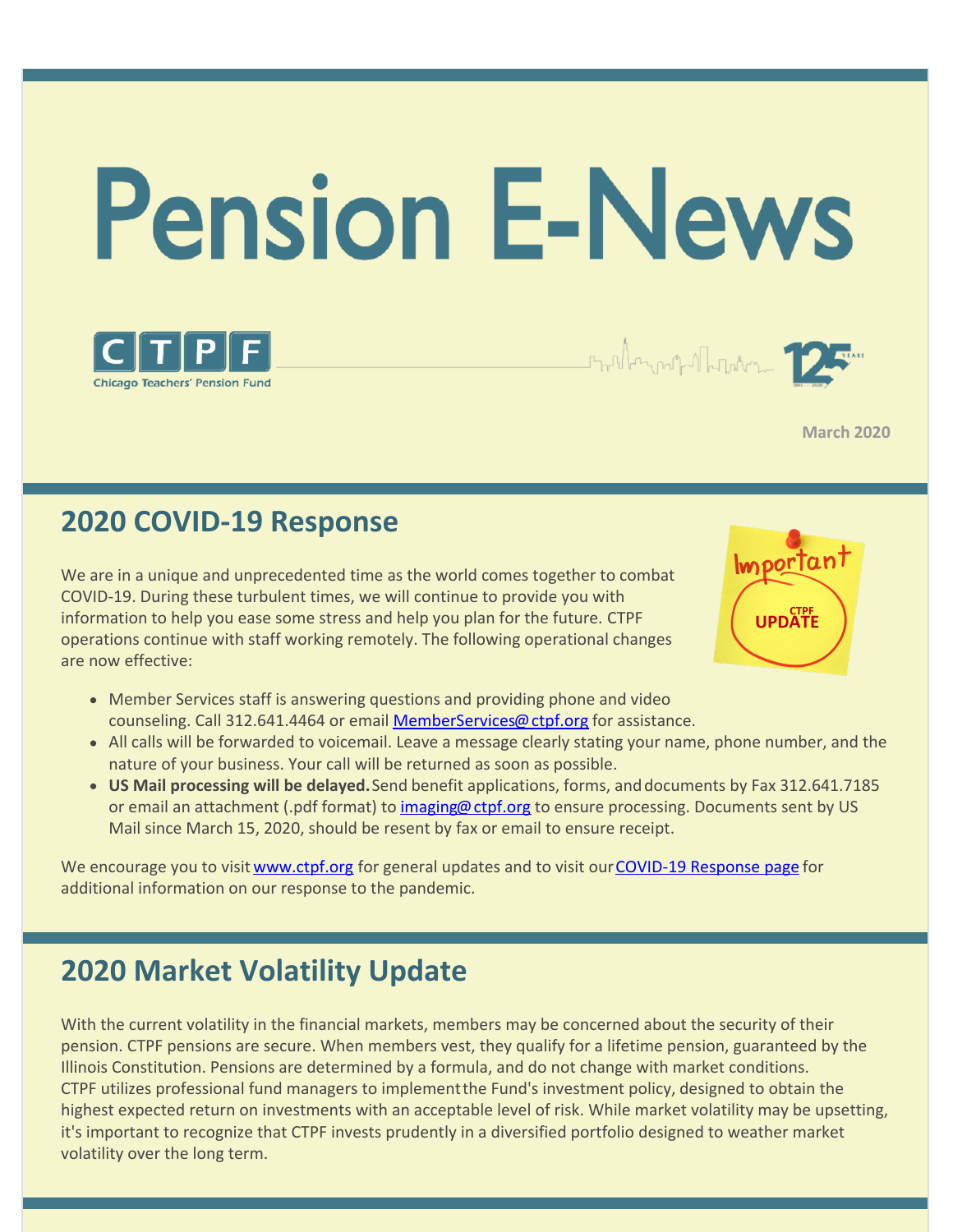## **Switch to Direct Deposit Now**

Given the uncertainties with the COVID-19 outbreak, CTPF is advising all members who receive benefit checks to sign up for direct deposit as soon as possible. To initiate direct deposit, please call Member Services at 312.641.4464.

# **U.S. Mail Delays Expected, Submit Documents Electronically**

US Mail processing will be delayed during the shelter-in-place order. The most reliable way to ensure that your benefits applications, forms, and documents are processed during the pandemic is to send documents by Fax 312.641.7185 or email an attachment (.pdf format) to [imaging@ctpf.org](mailto:imaging@ctpf.org).

# **2020 Retirement Seminars Changed to Webinars**

Seminars for members planning to retire this year have been changed to webinars. Two sessions will be offered, and webinar registration is required. The webinars will include a presentation of retirement information as well as the opportunity to ask questions. The webinar will be posted online for on-demand viewing following the presentation.

#### **April 7, 2020**

- 9:00-10:30 a.m. Register at <http://bit.ly/3aQnH6W>
- 1:00-2:30 p.m. Register at <http://bit.ly/38EwzLn>

#### **Retirement Resources**

[CTPF has assembled information and resources for members considering retirement on CTPF's Retirement](https://www.ctpf.org/retirement-resources) Resources Page.

## **Spending time at home? Take Time to Share your Story**

The Chicago Teachers' Pension Fund (CTPF) will celebrate its quasquicentennial (125th anniversary) throughout 2020.

### **Call for Photos and Reflections**

As part of the 2020 celebration, the Fund is seeking photos and memories/reflections of CTPF educators, with a goal of obtaining a photo from each of the past 125 years. Do you have a photo of yourself at work in your classroom or work space? Or even a parent or grandparent? Please



share them with us. We'd also like to collect words of wisdom and thoughts about teaching. [Read more here.](https://www.ctpf.org/ctpf125)

#### **How to share your story with CTPF:**

- 1. Email a photo of yourself in your workenvironment to [communications@ctpf.org](mailto:communications@ctpf.org).
- 2. Please include your name, school, and year taken (approximate is fine).
- 3. Submissions may be shared in a special slideshow and on social media (full name will not be used).
- 4. Please briefly share your favorite classroom story, best practices in education, or words of wisdom for the next generation of teachers or retirees. [Click here to send your words of wisdom](https://docs.google.com/forms/d/e/1FAIpQLScpnGIPRvQ88OJep_QAyIM-8pMSYz80eDFwURTIKoC8okTFOA/viewform).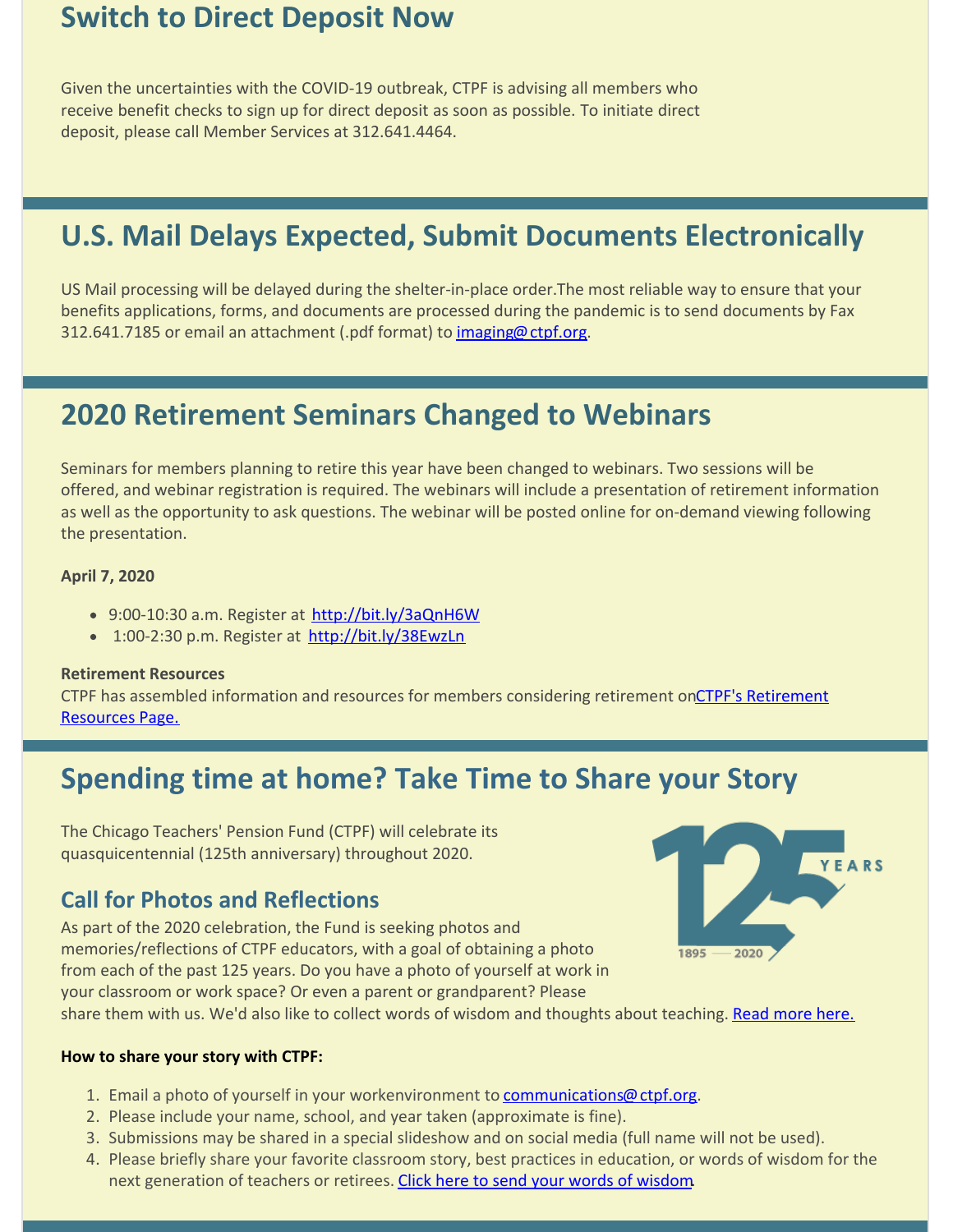# **2020 Teacher Trustee Election Notice**

This fall, CTPF will hold an election for two (2) Teacher Trustees to serve threeyear terms from November 2020-2023.

#### **Nomination Packets**

Nomination packets are now available. Contact Gail Davis: 312.604.1400, ext. 402, or email [elections@ctpf.org](mailto:elections@ctpf.org) to request a packet.

#### **Additional Information**

Click here to review additional information and find the official election notice on **CTPF's Election Central [information](https://www.ctpf.org/2020-election-central) page**.

# **Town Hall Webinar Available On Demand**

CTPF Executive Director, Charles A. Burbridge, presented a**Town Hall [webinar](https://register.gotowebinar.com/register/1996869650834528267)** on Wednesday, March 18, 2020, at 4:30 p.m. The program is now available for ondemand viewing.



**Click Here** 

# **Pension Payment Schedule**

The schedule for mailing checks and direct deposit dates through June is listed below Click here for the full schedule. CTPF is encouraging all members to switch to direct deposit immediatelyDownload CTPF Form 425 here and submit your documentation electronically to ensure timely delivery of your benefits.

| <b>Month</b>     | Last Day to<br><b>Submit an Address or Tax</b><br><b>Withholding Change</b> | <b>Check Mailing Date</b> | <b>Direct Deposit Date</b> |
|------------------|-----------------------------------------------------------------------------|---------------------------|----------------------------|
| April 2020       | March 16, 2020                                                              | March 30, 2020            | April 1, 2020              |
| May 2020         | April 15, 2020                                                              | April 29, 2020            | May 1, 2020                |
| June 2020        | May 13, 2020                                                                | May 28, 2020              | June 1, 2020               |
| <b>July 2020</b> | June 15, 2020                                                               | June 29, 2020             | July 1, 2020               |

### **Address and Withholding Changes**

Need to make a change to your address or withholding allowances for 2020?

Click to download CTPF Form 420: W4-P for [withholding](https://www.ctpf.org/sites/main/files/file-attachments/form_420__w-4p.pdf) changes

Click to download CTPF Form 107 for Change of [Addresses](https://www.ctpf.org/sites/main/files/file-attachments/form_107_temp_post_1.pdf)

The best way to send documents to CTPF is by Fax 312.641.7185 or email an attachment (.pdf format) to [imaging@ctpf.org](mailto:imaging@ctpf.org).

# **Employer Contribution Reporting**

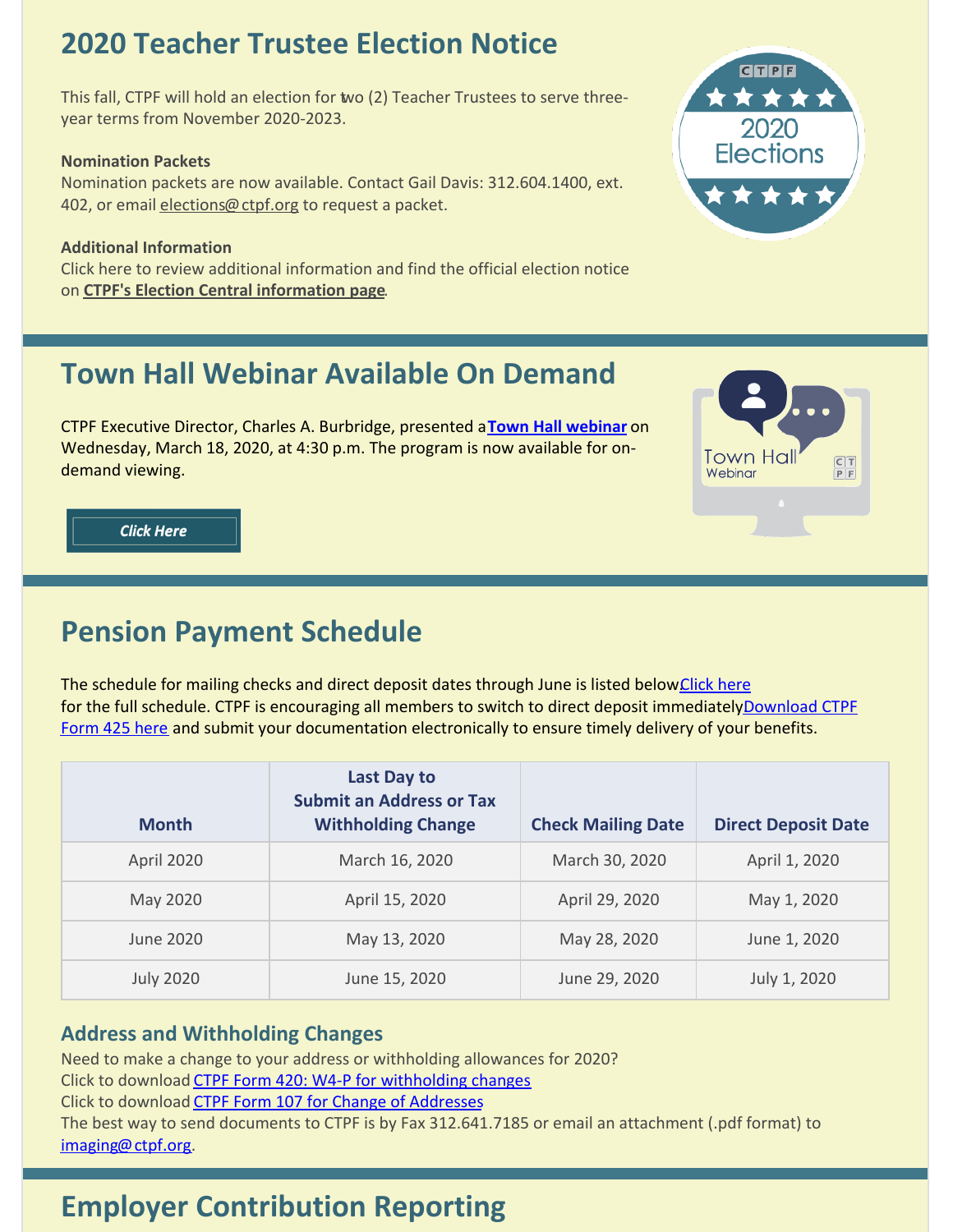Each pay period, Employers remit employee pension contributions to CTPF. Illinois law requires that these contributions be made within a certain time period. If the Employer does not send the funds within the required time, penalties may be assessed. Recognizing the importance of informing members of Employers who are late in making their employee contributions, the Board directed CTPF staff to publish a listing of delinquent employers. **Find a copy of the most [recent](http://ctpf.org/employer-contribution-reporting) list here.**

## **CTPF Features**

**Retired Members: Are You Redefining Retirement?**



What are you doing to stay active, creative, engaged, and involved in your retirement?

Email your story about how your retirement is unique to *[communications@ctpf.org](mailto:communications@ctpf.org)* and we may contact you for a Redefining Retirement feature.

**Active Members: Does Your School Shine?**



What is your school doing to be creative, innovative, and to make a difference for students and faculty?

Email your story about how your school stands out to *[communications@ctpf.org](mailto:socialmedia@ctpf.org)* and we may contact you for a School Spotlight feature.

# **Whistleblower Reporting Notice**



The Chicago Teachers' Pension Fund (CTPF) has a whistleblower reporting hotline where complaints may be submitted through an interview, anonymously, or self-identified. The hotline is available for CTPF members, employees, and other parties who engage with CTPF. Complaints may also be submitted online, emailed, or faxed. Find more information at [ctpf.org/whistleblower-reporting](http://ctpf.org/whistleblower-reporting).



All current meeting dates, office information, and upcoming event information can be found on the CTPF Calendar at [ctpf.org/calendar](http://www.ctpf.org/calendar).